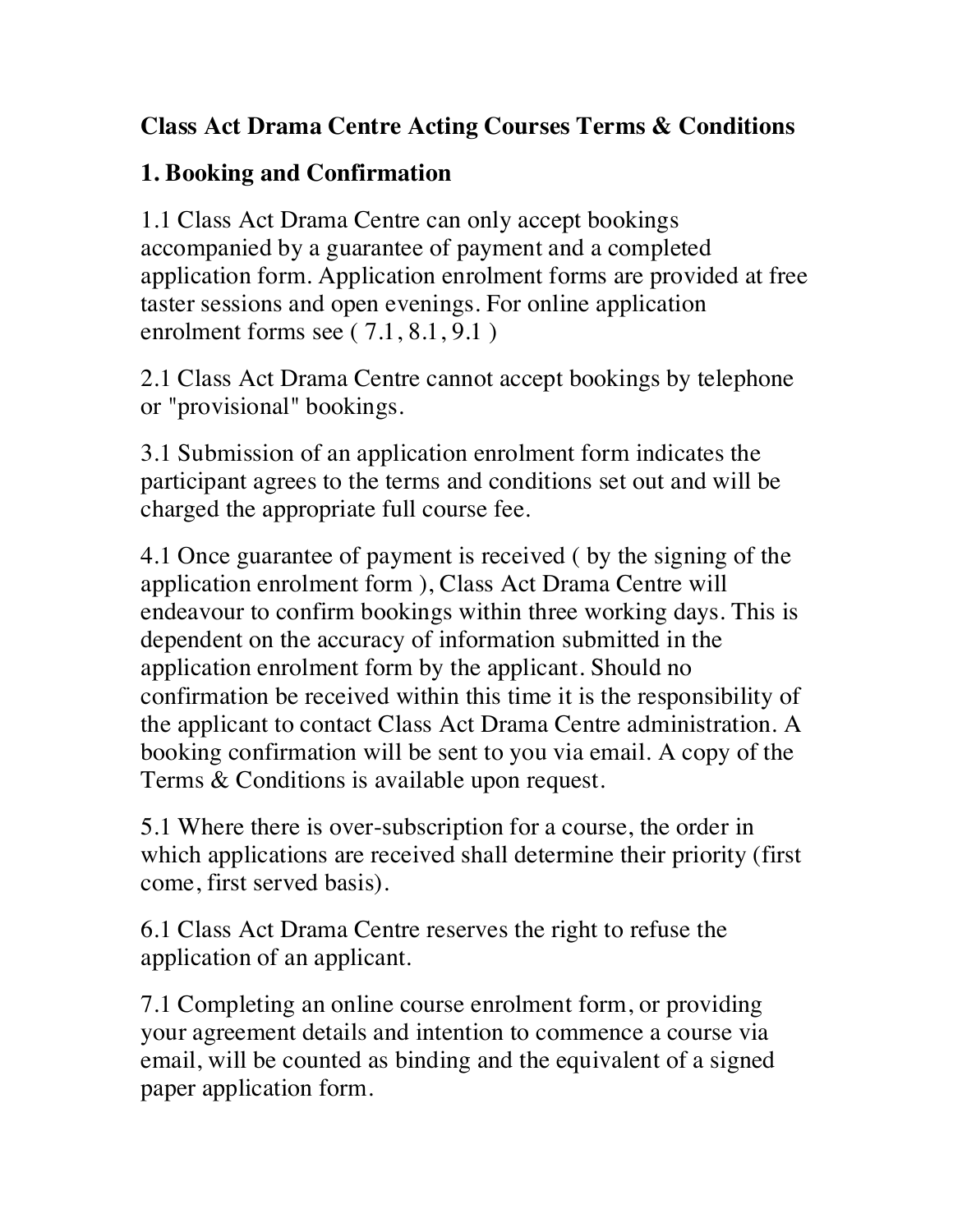8.1 Online Booking forms for Free Tasters and Open Evenings are not applications to start a class or course.

9.1 By making payment in full either online or at a Free Taster session you are accepting the full terms and conditions and are liable to pay for the full course whether you attend or not.

10.1 The Centre's admissions process is subject to the Consumer Contracts (Information, Cancellation and Additional Charges) Regulations 2013. Once a student has accepted the offer of a place on a Centre's course they have the right to cancel acceptance by informing the Centre in writing within 14 calendar days after completing the online or manual registration ( email correspondence confirming attendance and payment, online enrolment process and payment or completed paper enrolment form and payment) Cancellation within this period will entitle the student to be refunded any fees paid, although not including nonrefundable deposits. The Centre retains the right to charge a proportion of the total course fee for cancellation after this period as indicated in section 3 of the Refund Withdrawal Policy.

11.1 At enrolment students are required to disclose medical and special educational needs that may impact their ability to participate fully in the course. Disclosed information is kept in the strictest of confidence in line with our GDPR policy. Our staff will firstly attempt to find a teaching solution for your concerns if needs are not disclosed until after the course has started. However, the centre cannot be held responsible for undisclosed conditions and any refund after the 14 days cancellation period would be at the Centre's discretion and dealt with on a case by case basis.

### **2. Location and Start date/time**

1.2 All courses commence on the date, time and at the location specified in the application confirmation.

2.2 Whilst confirmation instructions will include details about the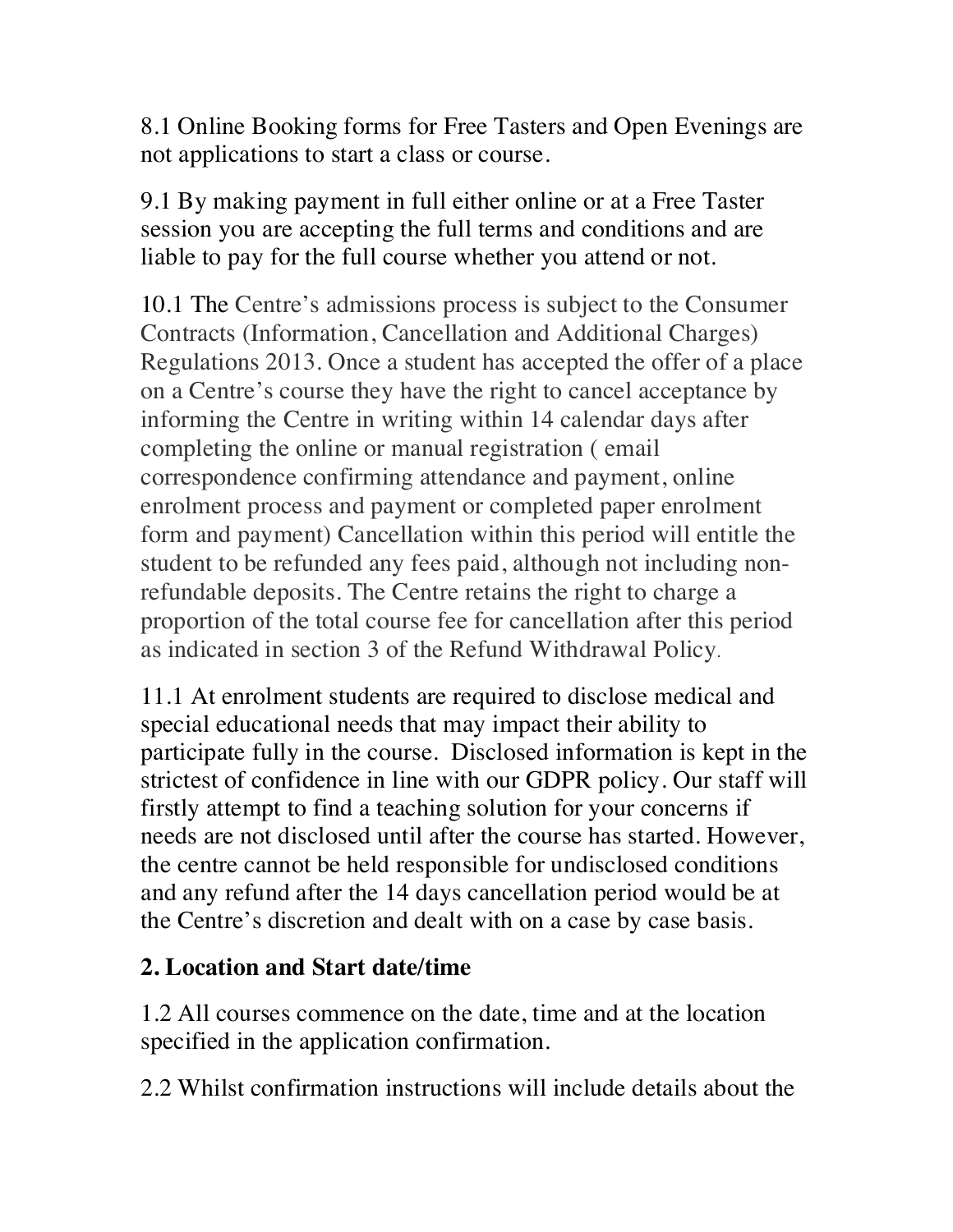location of the course parking suggestions are made in good faith only. Participants parking arrangements are taken at their own risk.

## **3. Course Content and Prerequisites**

1.3 All participants are required to fully familarise themselves with the course contents.

2.3 The topics covered in a course are detailed in our adult class  $\&$ course information. Applicants should ensure that the content is appropriate before booking.

3.3 Class Act Drama Centre tutors reserves the right to teach course content in a way that they deem effective, provided the methods used still meet the advertised description for that course.

## **4. Rescheduling or Cancellation by Class Act Drama Centre**

1.4 Where a course is under-subscribed, Class Act Drama Centre reserves the right to change or cancel such a course. In the unlikely event of this happening, or of course cancellation through other unforeseen circumstances (e.g. illness) participants will be informed as soon as possible and offered an alternative course place or full refund. In the event of cancellation of a course, Class Act Drama Centre cannot be held responsible for non-refundable costs incurred such as travel and accommodation.

## **5. Events outside our control**

1.5 Class Act Drama Centre will not be liable or responsible for any failure to perform, or delay in performance of, any of our obligations under a Contract that is caused by events outside our reasonable control (Force Majeure Event).

2.5 A Force Majeure Event includes any act, event, nonhappening, omission or accident beyond our reasonable control and includes in particular (without limitation) strikes, lock-outs or other industrial action; civil commotion, riot, invasion, terrorist attack or threat of terrorist attack, war (whether declared or not) or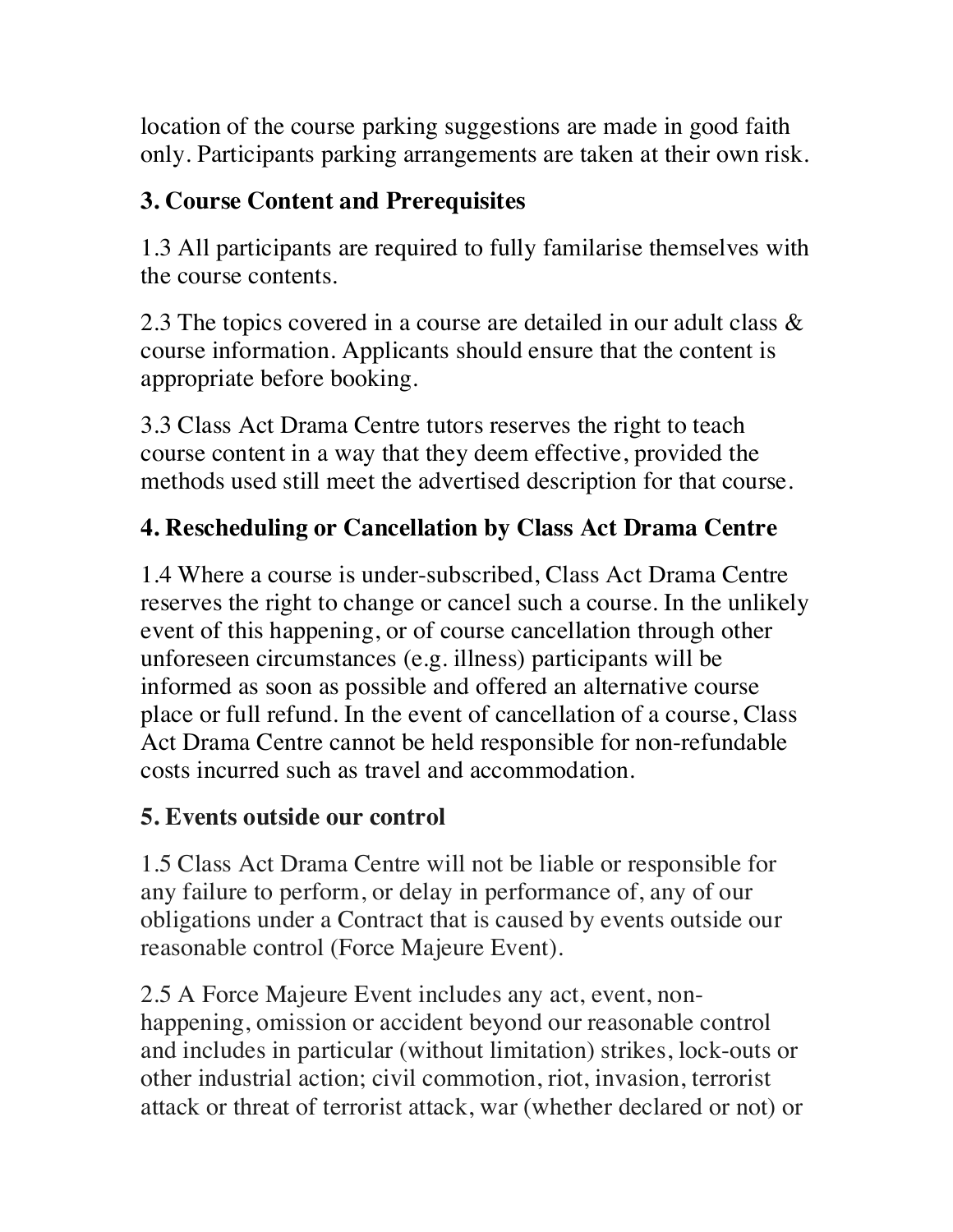threat or preparation for war; fire, explosion, storm, flood, severe snow, earthquake, subsidence, epidemic or other natural disaster; impossibility of the use of railways, shipping, aircraft, motor transport or other means of public or private transport; impossibility of the use of public or private telecommunications networks; the acts, decrees, legislation, regulations or restrictions of any government.

3.5 Class Act Drama Centre's performance under any Contract is deemed to be suspended for the period that the Force Majeure Event continues, and we will have an extension of time for performance for the duration of that period.

## **6. Pricing**

1.6 The fee for a place on a regional course is payable in pounds Sterling.

2.6 No cash alternative is available for participants who do not take classes that are part of a course.

3.6 No cash alternative is available for Free Taster sessions.

4.6 Courses cannot be paid for weekly

5.6 Instalment options can be agreed. Once the agreement is set-up participants are liable to pay all instalments upon agreed dates whether they attend or not.

6.6 Late starters will be offered the opportunity to attend a course at a discounted fee which is calculated pro-rata.

7.6 By making payment in full you are accepting the full terms and conditions.

### **7. Cancellation, Transfer and Failure to Attend Courses –**

1.7 Once an application form has been submitted, any cancellation leaving an unfilled place (including non-attendance) will incur the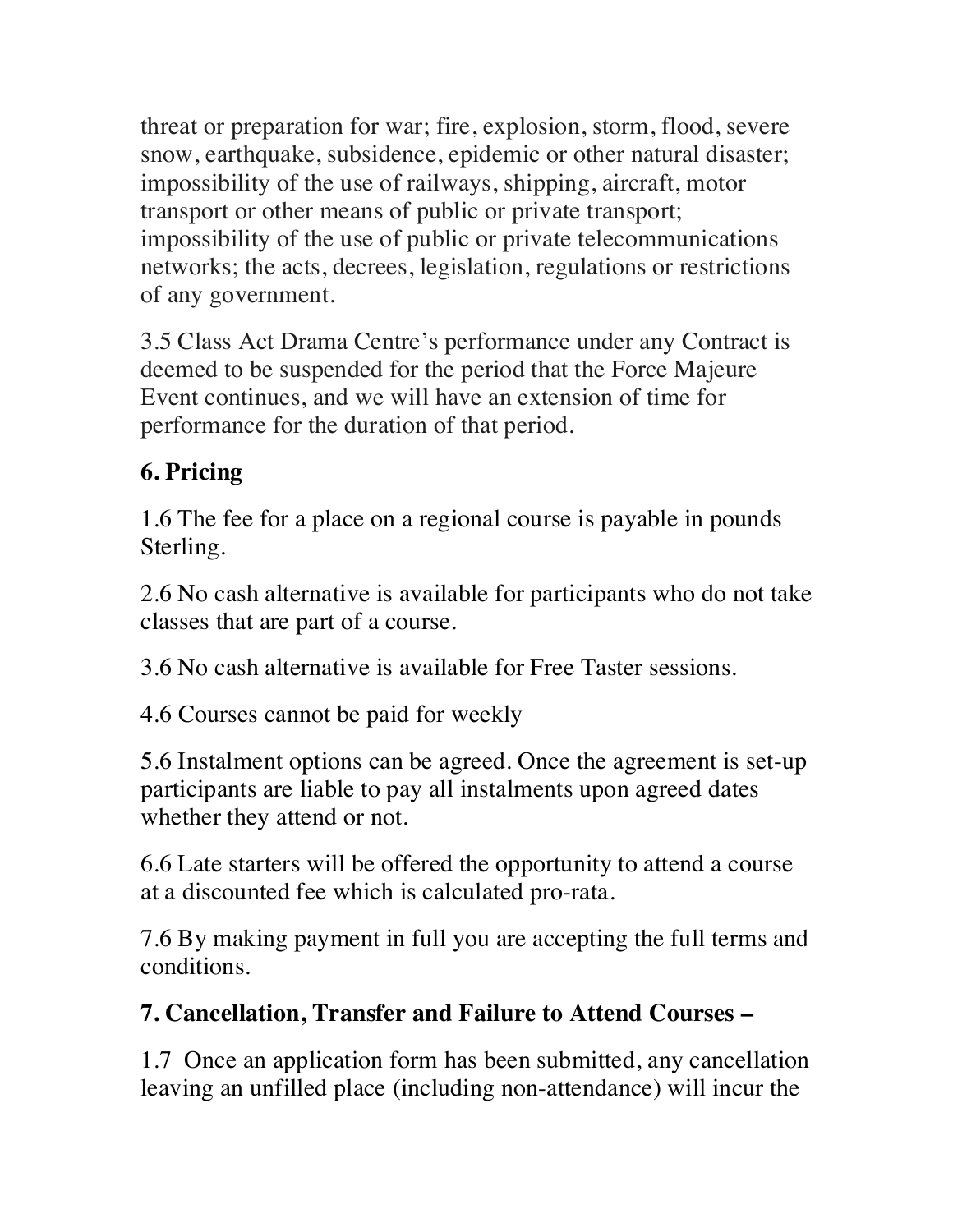full course charge. Should a participant wish to transfer to a later course, notice must be given at least two weeks in advance of the original course and agreement will be at the discretion of Class Act Drama Centre's Head Office.

2.7 Late arrivals to a class will not be refunded.

3.7 Our staff will make every effort to enable late arrivals to access the teaching studio and will provide a contact telephone number to enable that access.

4.7 The Centre's admissions process is subject to the Consumer Contracts (Information, Cancellation and Additional Charges) Regulations 2013 please see section 10.1

5.7 For details on how to formally withdraw from a course please see our withdrawal policy.

6.7 If you have a concern, complaint or compliment please see our Complaints and Compliments Policy.

# **8. Copyright**

1.8 All notes and handout materials developed by Class Act Drama Centre are for course participants only and are protected by copyright. They may not be reproduced wholly or in part without prior written consent from Class Act Drama Centre

2.8 Materials used during a course are to be used for the duration of the course only and should not be copied, emailed or distributed in any way.

3.8 Taking photos and or the use of video cameras throughout courses via any device is strictly prohibited and any participant who is found to have recorded any course footage will be reported to onsite security who will confiscate such technologies and delete data. Participants will then be asked to leave the course with immediate effect. Refunds will not be issued under these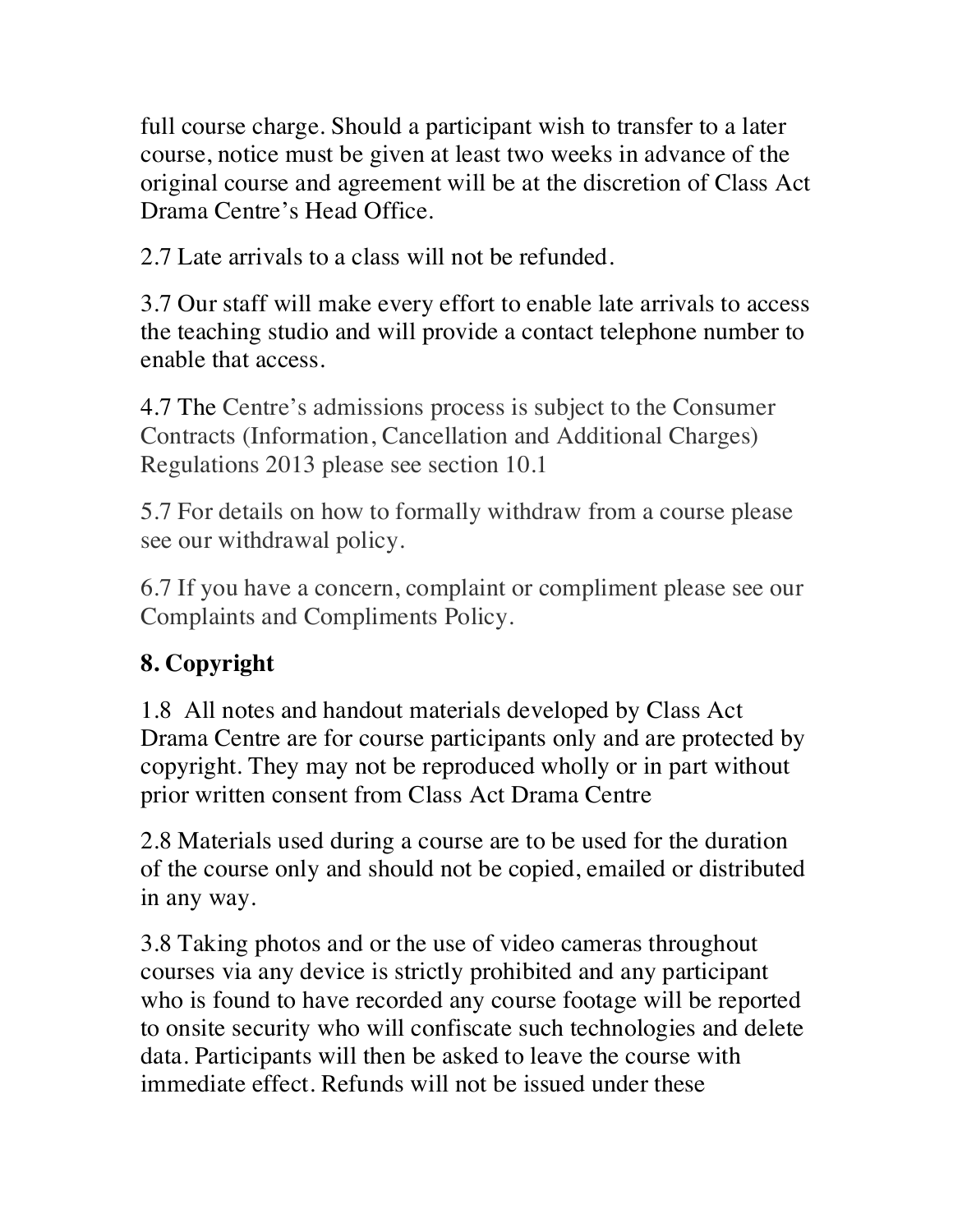circumstances. Please see our GDPR policy for further details.

4.8 The use of our logo or website imagery is strictly prohibited

5.8 To protect the copyright of all contributors ( crew, actors & post production staff ) filmed footage within Acting For Camera courses requires consent. Therefore student members undertaking filming courses will be required to complete a Contributor's Release form in order to participate in any class footage. A copy of the form is available upon request. Failure to complete a form will mean that a student member is unable to participate fully in the course or create footage for their show reel material. No refunds will be given for courses should a student member fail to complete the form in good time. Contributors release forms will be handed out by tutors on week one of the course. In the interests of fairness footage will still not be uploaded online in any format without the further express permission of a student member after viewing proposed release footage, consent will be collected in writing from all student members within the footage including production staff. Staff will endeavor to only choose the very best footage for marketing purposes online.

#### **9. Confidentiality**

1.9 Save as required by law or in respect of information which is already in the public domain through no breach by you of the provisions of this clause you shall keep in strict confidence all know-how, inventions, processes or initiatives which are of a confidential nature and have been disclosed to you by us (or our employees, agents, consultants or sub-contractors) and any other confidential information concerning our business or the Course / Course materials which you may obtain.

2.9 Class Act Drama Centre tutors will not repeat any sensitive or personal information that is publically or privately shared /discussed by participants during the course and will expect all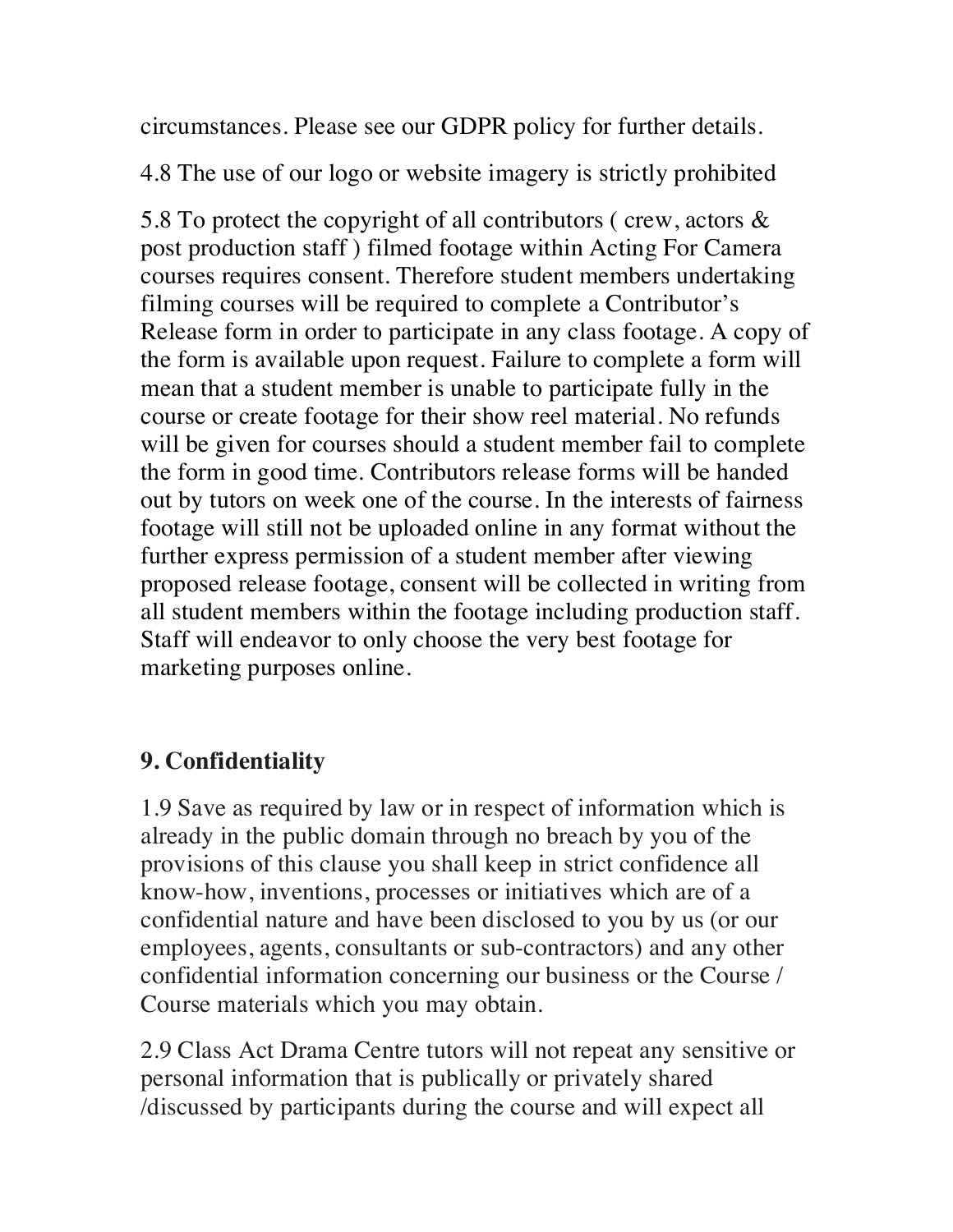participants to respectfully do the same with regards to their course peers. Please see our GDPR policy for further details.

### **10. Local Conditions**

1.10 Participants bringing along valuables and personal property do so at their own risk and are responsible for their safety. Class Act Drama Centre cannot be held liable for loss or damage to personal items.

2.10 All travel arrangements are the responsibility of participants. Teaching staff cannot facilitate local transport or other arrangements.

3.10 Class Act Drama Centre cannot take any responsibility for participants parking decisions in and around the teaching site. Please read parking signs carefully as clampers do operate within the area.

4.10 Class Act Drama Centre cannot take any responsibility for participants safety or journey to and from the teaching site.

## **11. Course Content & Guarantees**

1.11 Your success in building any career is dependent on a number of factors. We give no guarantee that by attending and/or completing our course that you will experience success in any business, industry or activity.

2.11 Class Act Drama Centre takes no responsibility for participants personal use of their teaching strategies after the course.

3.11 Class Act Drama Centre guarantees highly experienced and qualified teaching staff.

4.11 Notes can be supplied to participants for missed classes where relevant.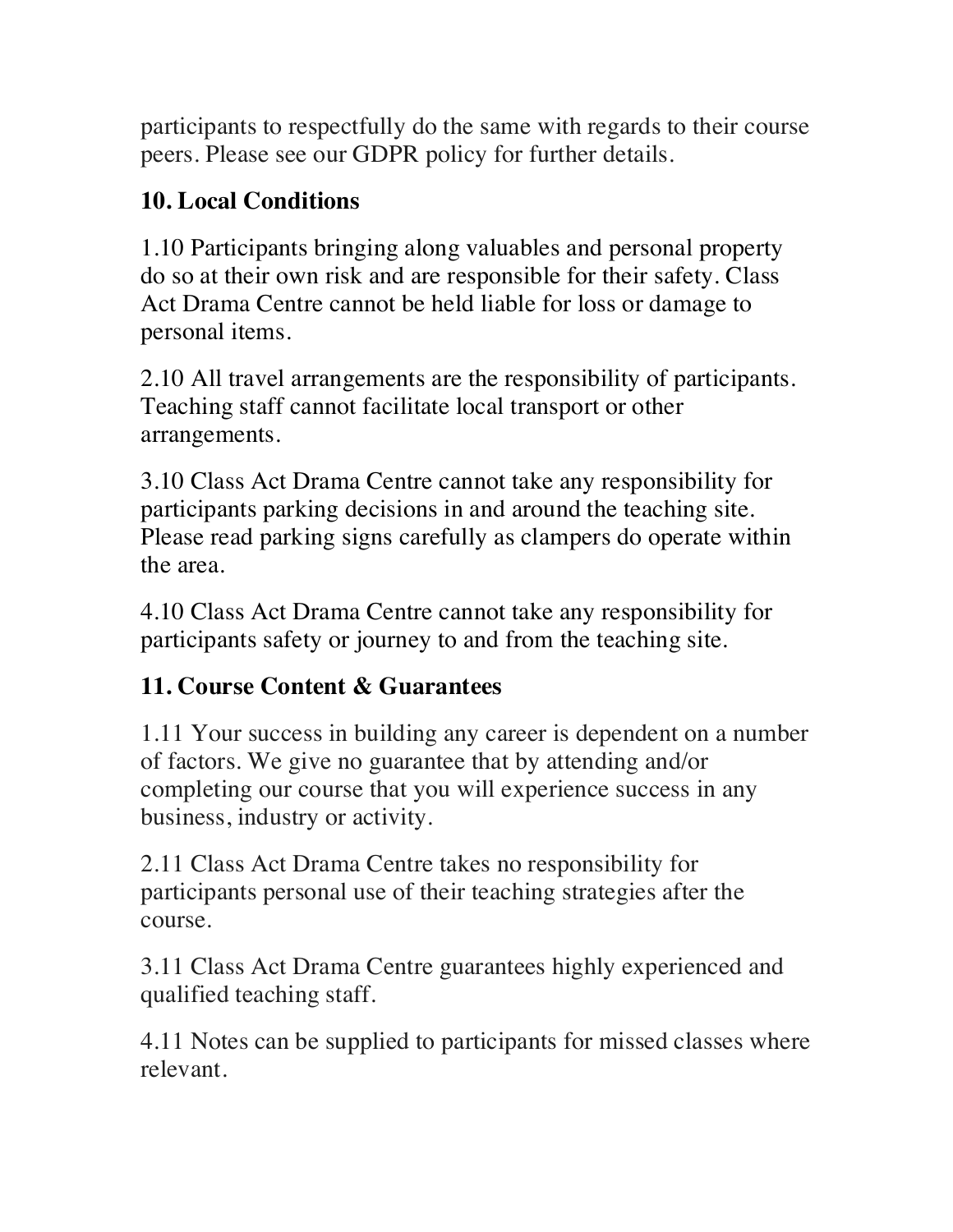### **12. Participation**

1.12 Class Act Drama Centre tutors will strive to create a positive and inclusive environment during their course and will expect participants to do the same.

2.12 Class ratios will range from a minimum of 5 students to a maximum of 20.

3.12 The Centre take no responsibility for behavior of individuals within your course nor undisclosed conditions. The Centre will however follow a termination procedure as outlined in section 13 if they deem an individual to be disruptive. Please keep tutors fully informed at your earliest convenience of any disruptive behavior by a class peer that tutors may not be aware of that could affect your studies.

### **13. Termination**

1.13 Class Act Drama Centre reserves the right to terminate the contract immediately without liability if you cause disruption during a class/course or take any action which brings us (or any of our employees, agents, consultants, sub- contractors, students) into disrepute or adversely affects our goodwill or reputation.

## **14. Data Protection**

1.14 You agree that we may use your personal data in accordance with and subject to the Data Protection Act 1998 and General Data Protection Regulation. Please see our GDPR policy for further details.

## **15. Health & Safety**

1.15 Tutors will undertake a health and safety briefing at the beginning of each course.